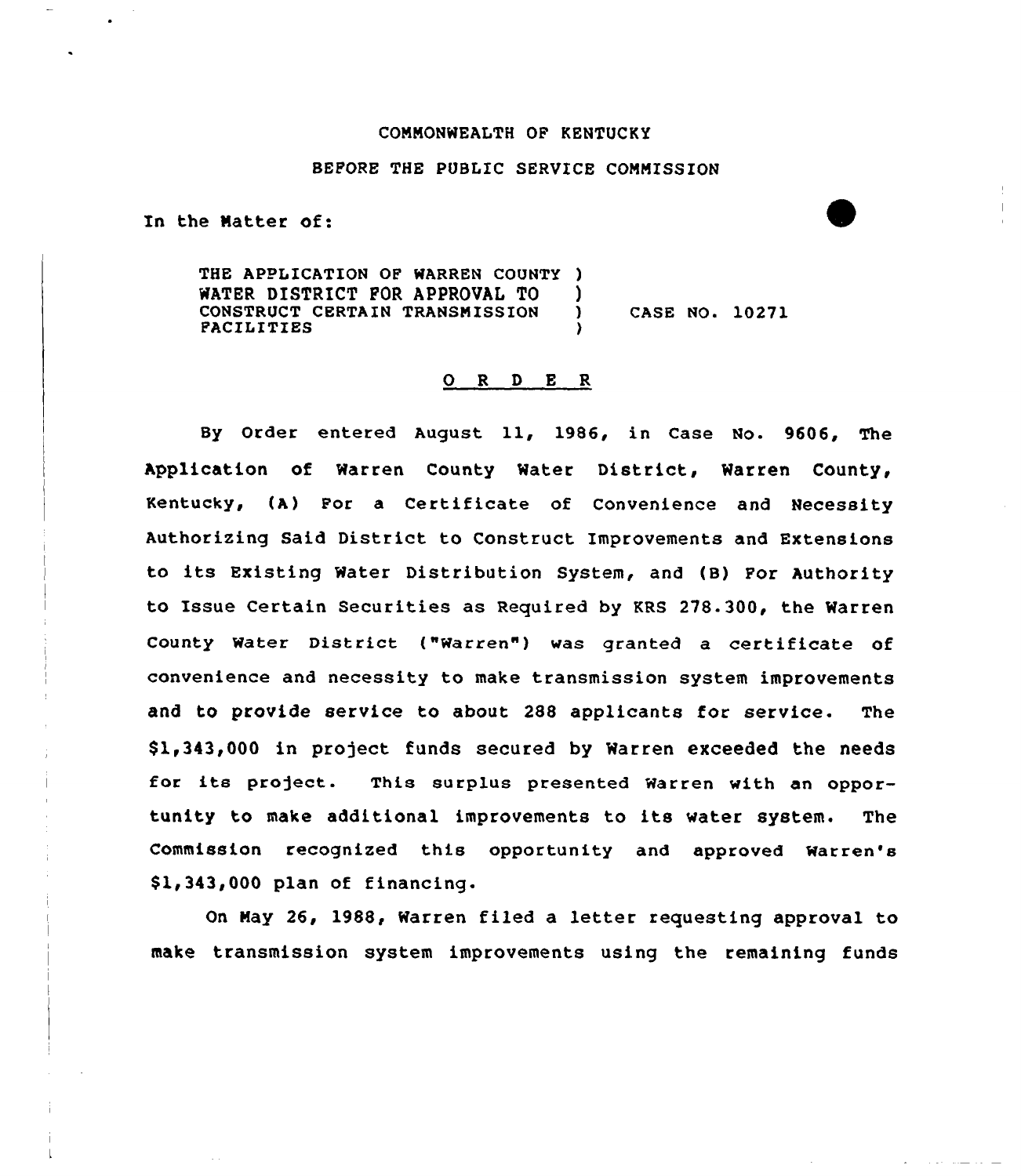approved in Case No. 9606. The instant case was established to consider the supplementary information instead of reopening Case Ho. 9606.

The drawings and specifications for the proposed improvements prepared by Warren Rural Electric cooperative corporation of Bowling Green, Kentucky, {"Engineer") have been approved by the Division of Mater of the Natural Resources and Environmental Protection Cabinet.

## CONTINUITY OP ADEQUATE AND RELIABLE SERVICE

The engineering information filed indicates that reliable and adequate service can be maintained throughout the expanded system after completion of the proposed construction. The Commission reminds Warren of its obligation to provide adequate and reliable service to all of its customers. Warren should monitor the adequacy of the expanded water distribution system after construction. If the level of service is inadequate or declining, or the pressure to any customer is outside the requirements of 807 KAR 5:066, section 6{1), warren must take necessary actions to maintain the level of service in conformance with the regulations of the Commission.

#### FINDINGS AND ORDERS

The Commission, after consideration of the evidence of record, and being advised, is of the opinion and finds that:

1. With the appropriate monitoring of service system-vide, public convenience and necessity require the construction proposed in Warren's application. A certificate of public convenience and necessity should be granted.

$$
-2-
$$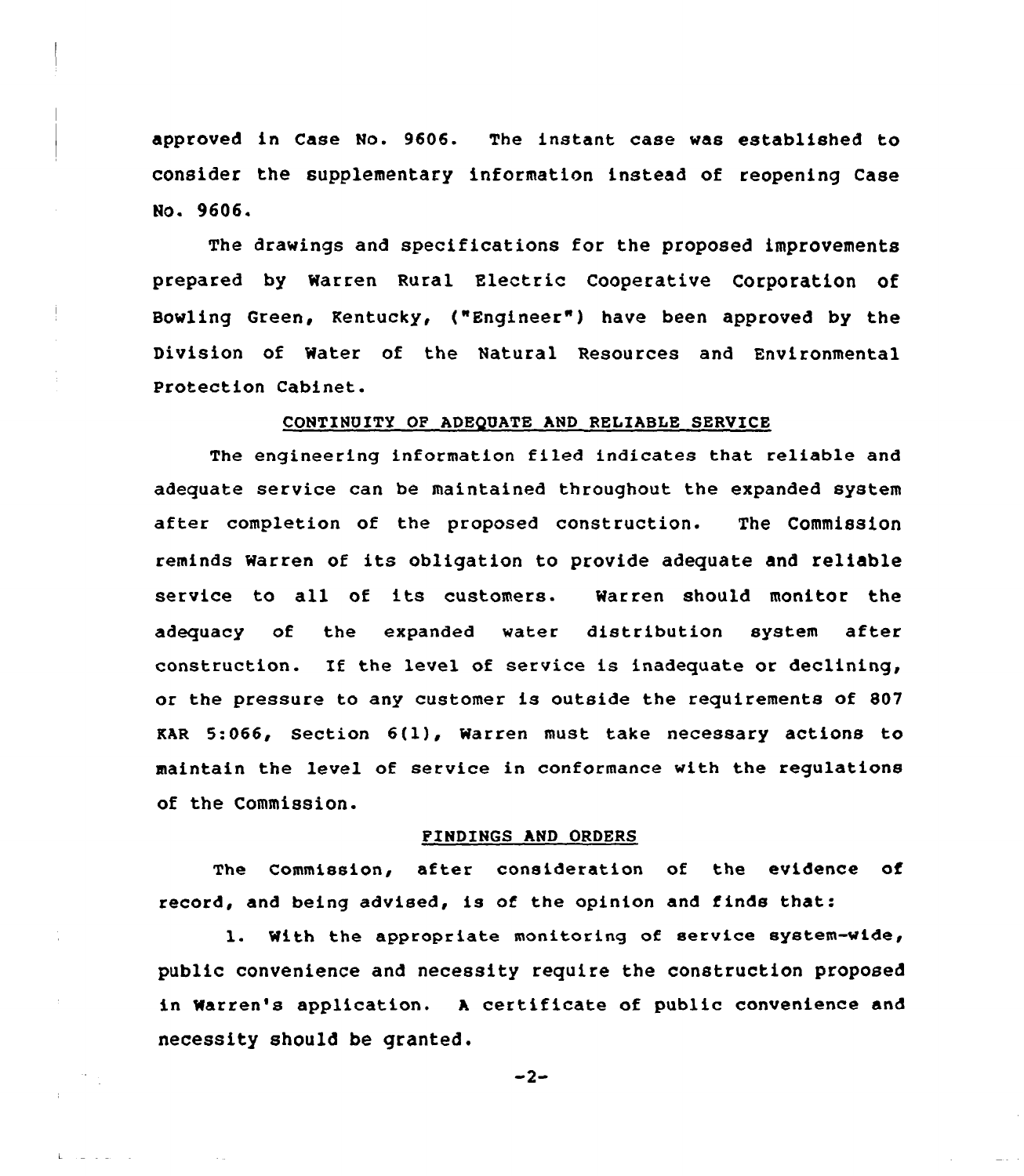2. The proposed construction consists of approximately 1.3 miles of 12-inch diameter pipeline, a booster pumping station, and related appurtenances. The low bids totaled \$173,936 which will require about \$207,186 after allowances are made for fees, contingencies, and other indirect costs.

3. Warren should monitor the adequacy of the expanded water distribution system after construction. If the level of service is inadequate or declining, or the pressure to any customer is outside the requirements of 807 EAR 5:066, Section 6(1), Warren should take immediate action to maintain the level of service in conformance with the regulations of the Commission.

4. Any deviations from the construction herein approved which could adversely affect service to any customer should be done only with the prior approval of the commission.

5. Warren should obtain approval from the Commission prior to performing any additional construction not expressly certificated by this Order.

6. Warren should furnish proof of the total cost of this project including the cost of construction and all other capitalized costs (engineering, legal, administrative, etc .) within <sup>60</sup> days of the date that construction is substantially completed. Said construction costs should be classified into appropriate plant accounts in accordance with the Uniform System of Accounts for Water Utilities prescribed by the Commission.

7. Warren's contract with its Engineer should require the provision of construction inspection under the general supervision of a professional engineer with a Kentucky registration in civil

 $-3-$ 

 $\frac{1}{2} \sum_{i=1}^n \frac{1}{2} \sum_{i=1}^n \frac{1}{2} \sum_{i=1}^n \frac{1}{2} \sum_{i=1}^n \frac{1}{2} \sum_{i=1}^n \frac{1}{2} \sum_{i=1}^n \frac{1}{2} \sum_{i=1}^n \frac{1}{2} \sum_{i=1}^n \frac{1}{2} \sum_{i=1}^n \frac{1}{2} \sum_{i=1}^n \frac{1}{2} \sum_{i=1}^n \frac{1}{2} \sum_{i=1}^n \frac{1}{2} \sum_{i=1}^n \frac{1}{2} \sum_{i=$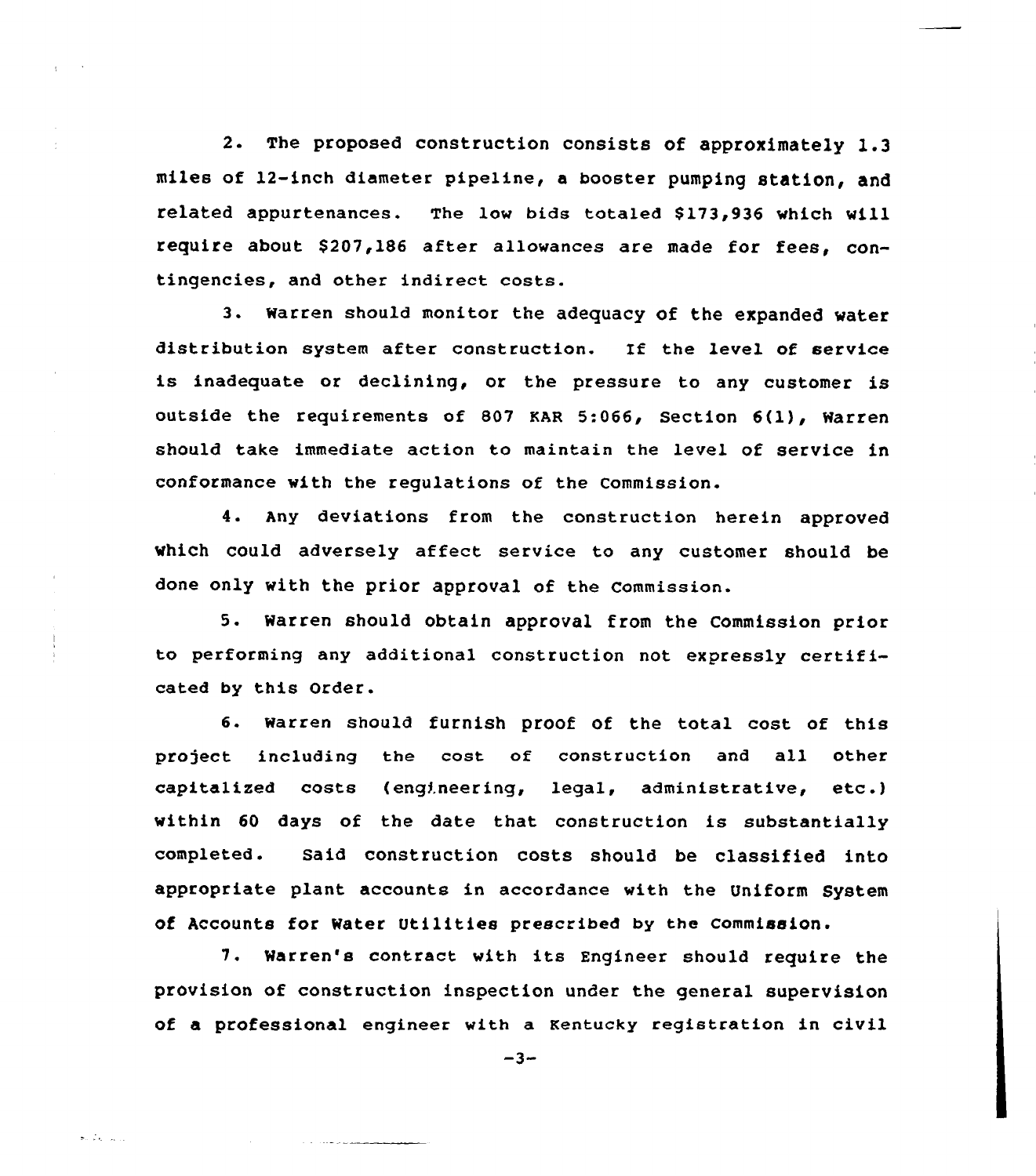or mechanical engineering, to ensure that the construction work is done in accordance with the contract drawings and specifications and in conformance with the best practices of the construction trades involved in the project.

8. Warren should require the Engineer to furnish within 60 days of the date of substantial completion of this construction a copy of the "as-built" drawings and a signed statement that the construction has been satisfactorily completed in accordance with the contract plans and specifications.

9. The \$207,186 in funds remaining from those approved by the Order entered August 11, 1986 in case Ho. 9606 are the funds to be utilized by Warren for financing the construction herein proposed. The use of said funds by Warren for this purpose is for lawful objects within its corporate purpose, is necessary and appropriate for and consistent with the proper performance of its service to the public and will not impair its ability to perform these services. The financing plan is reasonably necessary and appropriate for such purposes and should, therefore, be approved.

IT IS THEREFORE ORDERED that:

رادا أصفحتم

l. Warren be and it hereby is granted <sup>a</sup> certificate of public convenience and necessity to proceed with the proposed construction pro)ect as set forth in the drawings and specifications of record herein on the condition that service levels be monitored, and corrective action taken in accordance with Finding 1 and Finding 3 of this Order.

2. Warren's method of financing the proposed construction be and it hereby is approved.

 $-4-$